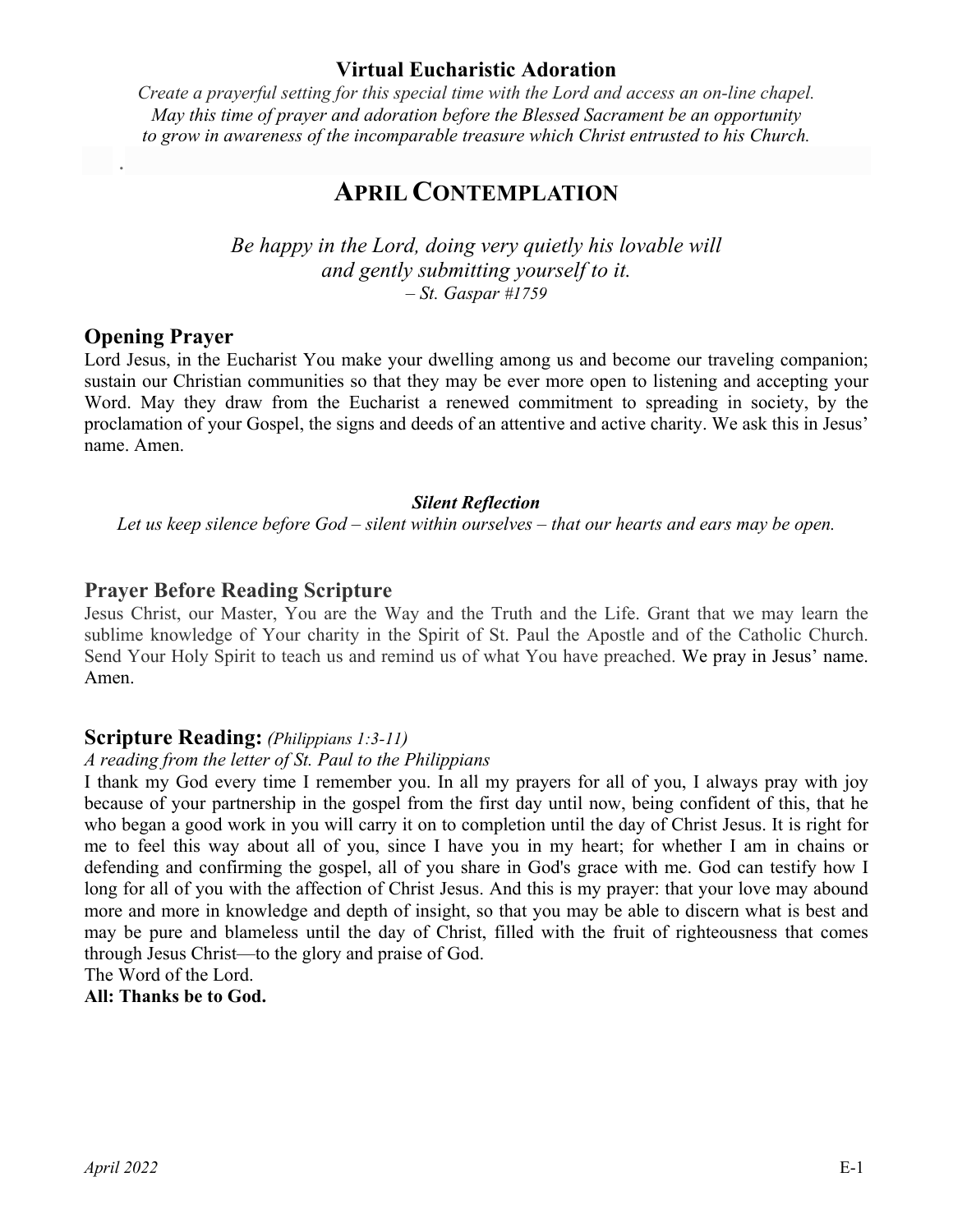# **Responsorial Psalm:** *(Psalm 90:12-13, 14-15, 16-17)*

# *R/. Fill us with your love, O Lord, and we will sing for joy!*

Teach us to number our days aright, that we may gain wisdom of heart. Return, O LORD! How long? Have pity on your servants! *R/.*

Fill us at daybreak with your kindness, that we may shout for joy and gladness all our days. Make us glad, for the days when you afflicted us, for the years when we saw evil. *R/.*

Let your work be seen by your servants and your glory by their children; and may the gracious care of the LORD our God be ours; prosper the work of our hands for us! Prosper the work of our hands! *R/.*

# **Glory Be…**

# **Reflection:** (*Catechism*, 51,52)

"It pleased God, in his goodness and wisdom, to reveal himself and to make known the mystery of his will. His will was that men should have access to the Father, through Christ, the Word made flesh, in the Holy Spirit, and thus become sharers in the divine nature."

God, who "dwells in unapproachable light", wants to communicate his own divine life to the men he freely created, in order to adopt them as his sons in his only-begotten Son.3 By revealing himself God wishes to make them capable of responding to him, and of knowing him and of loving him far beyond their own natural capacity.

(Catechism of the Catholic Church, 2nd Edition, PART ONE: THE PROFESSION OF FAITH, SECTION ONE: "I BELIEVE" - "WE BELIEVE", CHAPTER TWO: GOD COMES TO MEET MAN, ARTICLE 1: THE REVELATION OF GOD, I. GOD REVEALS HIS "PLAN OF LOVING GOODNESS."

## **Seasonal Prayer: Prayer for Faith in the Risen Lord**

Father in heaven, in the Resurrection of Your Son we come to know the full depth of Your love. You have freed us from the darkness of error and sin. Increase my understanding and my love of the riches You have revealed in Him Who is Lord forever. May the light of faith shine in my words and actions. Help me to cling to Your truths with fidelity. May I, who have received your gift of faith, share in the new life of the Risen Christ. Keep me alive in Him, ever true to His teaching till Your glory is revealed in me. I pray in Jesus' name. Amen.

## *Silent Reflection*

This year the **Meditations** will be taken from *Gaudete et Exsultate*, the Apostolic Exhortation by Pope Francis that presents a spiritualty of holiness in everyday life clearly based on Catholic Tradition.

## **Meditation:** (*Gaudete et Exsultate,* 34,54,56)

Do not be afraid to set your sights higher, to allow yourself to be loved and liberated by God. Do not be afraid to let yourself be guided by the Holy Spirit. Holiness does not make you less human, since it is an encounter between your weakness and the power of God's grace.1

The Catechism of the Catholic Church (#57) also reminds us that the gift of grace "surpasses the power of human intellect and will"<sup>2</sup>

Only on the basis of God's gift, freely accepted and humbly received, can we cooperate by our own efforts in our progressive transformation. (cf Catechism, #2010) We must first belong to God, offering ourselves to him who was there first, and entrusting to him our abilities, our efforts, our struggle against evil and our creativity, so that his free gift may grow and develop within us.<sup>3</sup>

```
<sup>1</sup> Gaudete et Exsultate, 34<sup>2</sup> Ibid., 54<sup>3</sup> Ibid, 56
```